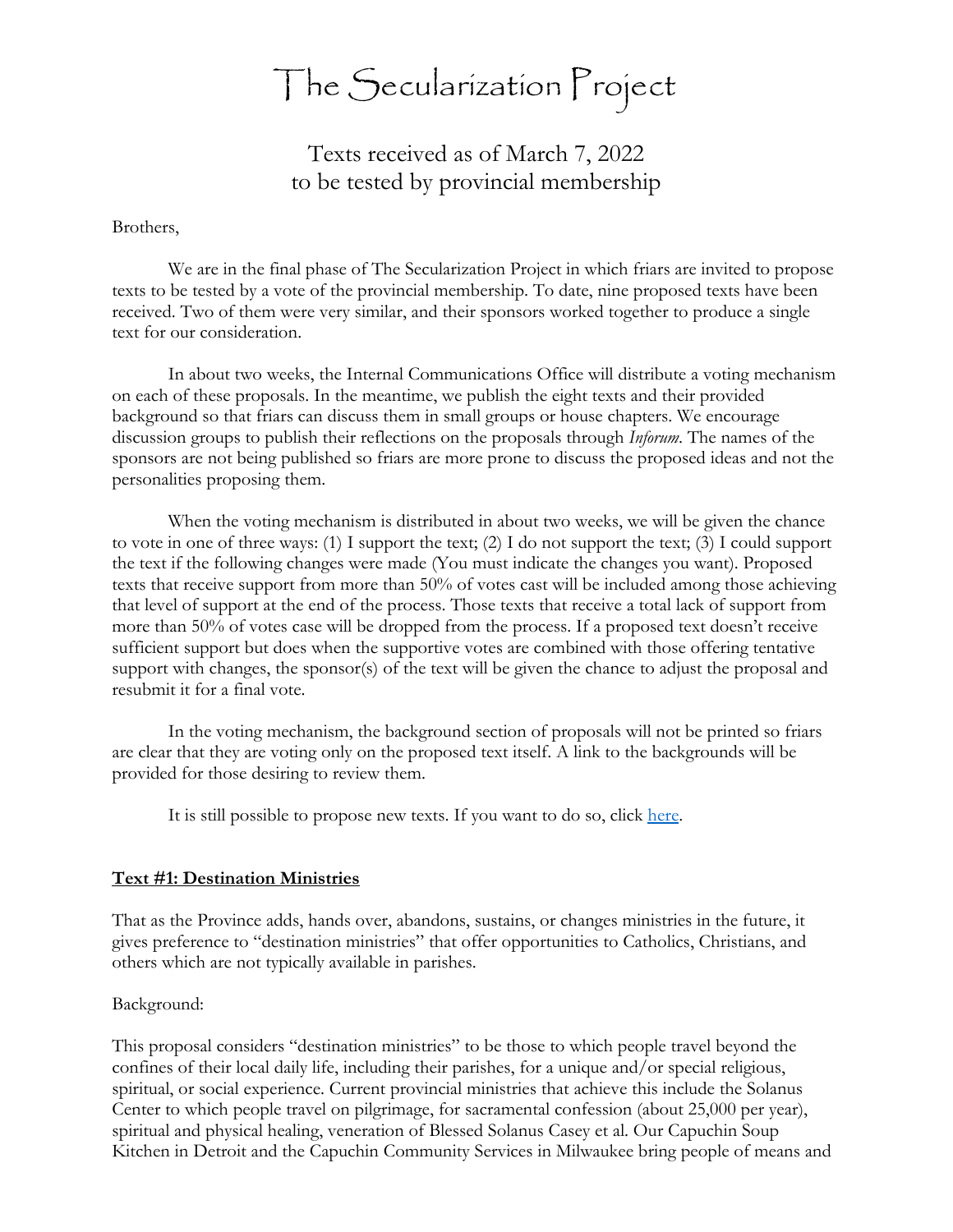people in need into contact with one another. We also can consider St. Lawrence Seminary as an educational destination ministry. While the American Church experiences ongoing parish closings, mergers, consolidations and the like, destination ministries maintain an attraction and viability that transcends the ongoing struggles with secularization experienced in parish ministry. It's interesting to observe that the Province has served in at least six Chicago parishes over the decades. Today we serve in no parish there and have no provincial ministry in Chicago other than our affiliation with CTU. Destination ministries seem to offer what other ministries don't, and that's partly what makes them more viable. In their distinctiveness, they allow the Capuchins to brand themselves within local churches, making our charism better known and enjoying a higher probability of inspiring vocations to our Capuchin way of life.

# **Text #2: St. Francis - Milwaukee**

That the Province of St. Joseph develop programming, events and displays for the St. Francis Milwaukee church and Capuchin Center to create a pilgrimage/destination site for the region. An open doors policy for the church to provide prayer and other sacraments, enhanced hospitality for groups to visit the center, along with displays that tell the story of this place would be developed. Suitable Capuchin and other personnel would be assigned to this new ministry.

## Background:

The province of St. Joseph owns the entire block composed of the historic Monastery, Church and the newly built Capuchin Center. Recently the province has heavily invested in this site by upgrading the monastery building and creating barrier free entrances to the church. New bathrooms and large meeting spaces in the center have been created.

The St. Francis site is historically important regarding the beginnings of the province, its association with Solanus Casey and the civil rights movement. The presence of an intergenerational community in the friary provides an anchor of Capuchin visibility that enhances Capuchin services/ministry at our other city locations. These components that this site offers, like the Solanus Center in Detroit, can be an effective way to make it a place for pilgrimage and in the midst of a secular world, offer a sacred space not found in many of our other church/service ministries.

## **Text #3: A New Ministry**

That before the Provincial Chapter of 2026, the Provincial Council establish a new provincial ministry in a geographic area of the province in which we currently have no provincial ministry.

# Background:

Establishing a new provincial ministry has been in our Provincial Plan since the end of John Celichowski's first term as Provincial Minister. That's about 10 years ago. One exploration of a new ministry was rejected, citing our inability at the time to staff a new ministry. No Provincial Council since then has concretely planned for a new ministry, though this goal remains in our Provincial Plan. Even with collaboration of personnel involving five different provinces, we have not planned for a new ministry (in a new area). Without planning to accomplish this goal, it appears unlikely to happen. Further, as secularization shrinks our provincial membership, we become less visible across the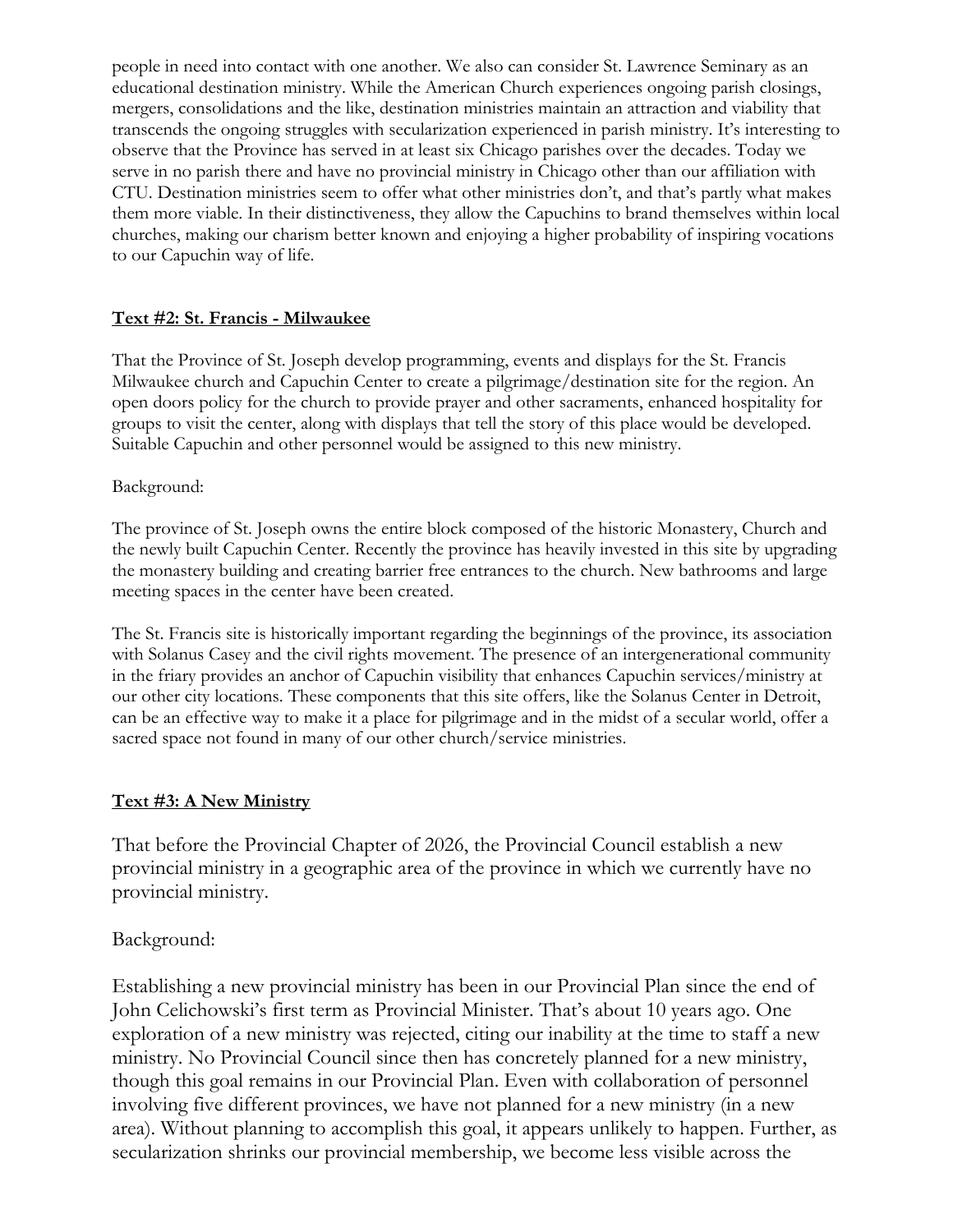geographic province. This lack of visibility and geographic outreach diminishes our ability to effectively respond to the increasing reality of secularization within our society. Vocation Promotion, which only becomes more important with secularization, is most successful when people already know us. Yet, our major centers of ministry remain in territories established within the first 3 decades after the province's foundation. A provincial ministry and community in a new geographic region of the province increases our visibility and enhances our vocation effort.

# **Text #4: Engaging Secularization**

The Province will engage in ongoing reflection and dialog on the impacts of secularization on our fraternal life and ministries, with a focus on discerning, engaging, and integrating those elements of secularization that are consistent with the life and mission of the Church and the Province.

## Background

1. In much of the Church, secularization is considered a threat to our life and mission. To some extent, this is true and inherent to secularization. However, there are elements of secularization that are consistent with or at least not opposed. Here are two examples:

a. Secularization emphasizes the importance of reason and science. Catholicism has long valued the importance of reason, including in theology. In addition, the Church has a long history of engagement with science. While it is an admittedly mixed history, Catholic priests, religious, and laity have been at the forefront of many scientific discoveries. The Holy See has had a Pontifical Academy of Sciences since 1936.

b. Secularization or at least non-sectarianism is an important part of the "American experiment" of constitutional democracy in a republican form of government. The First Amendment's Establishment and Free-Exercise Clauses protect religious liberty while also preventing the establishment of a state religion or the tyranny of a religious majority.

2. The train of secularization has left the station here in the USA, and it is a steadily growing force in many parts of the world. The speed and reach of this train will only grow with the expansion of technology and social media. In the face of this, denial is foolish, and defensiveness is self-defeating. Healthy engagement, which includes affirmation, conversation, and cooperation where possible, is a better option.

3. Much of what we take for granted or understand as part of our in the Church today, from our liturgical life to our structures, is rooted in the engagement of the community of faith with the world around us. For example, the cassock and the chasuble, considered two quintessentially ecclesiastical garments, were originally secular garb. This kind of adaptation is another dimension of the Church's catholicity or universality.

# **Text #5: Secularization as a Value**

Proposal: at chapter or after, friars gather in small groups to share what each one has taken from secularization as a value in their lives and how it fits with our Capuchin values. Become aware of patterns.

Background